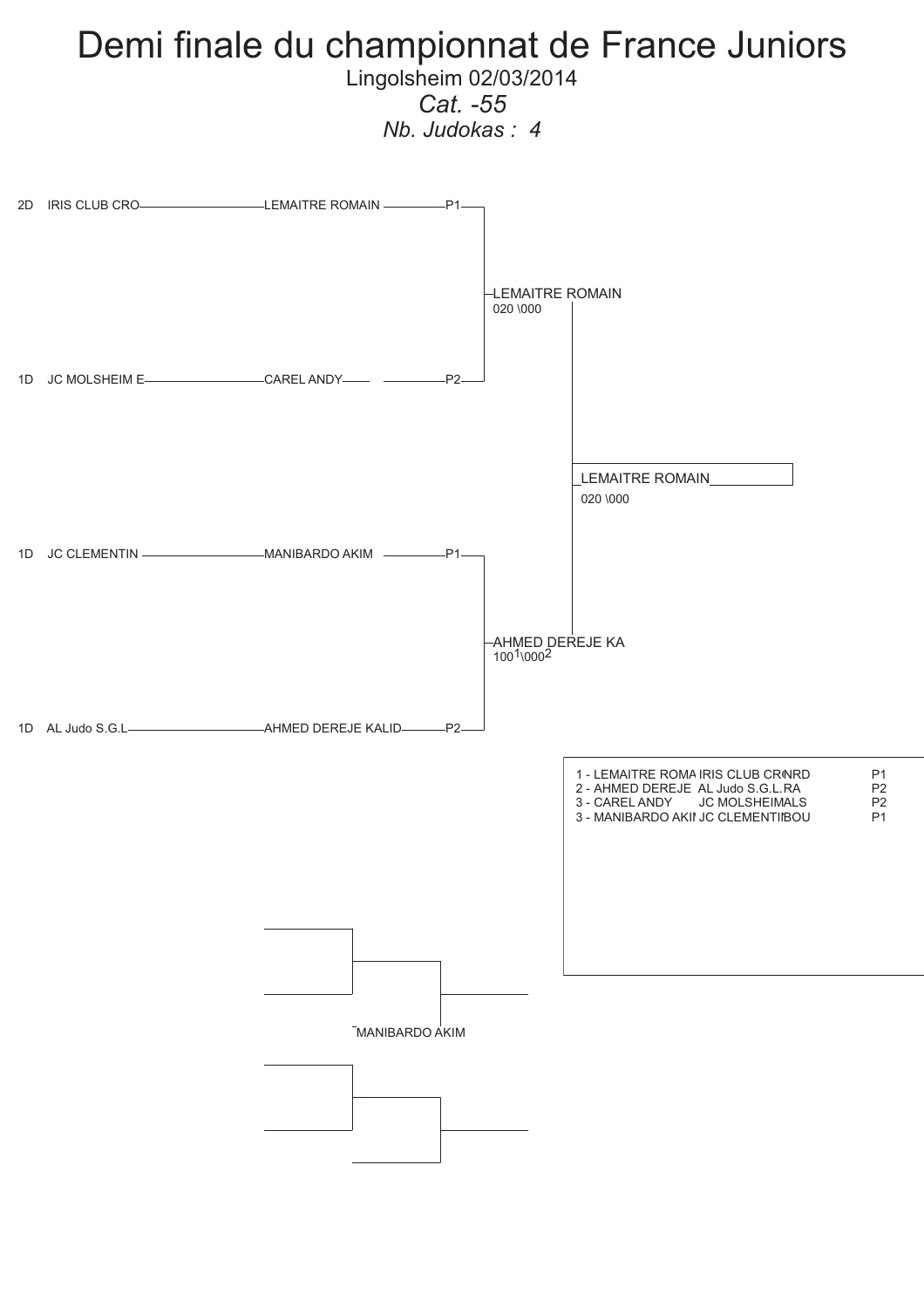# Demi finale du championnat de France Juniors

| Lingolsheim 02/03/2014 |  |          |  |
|------------------------|--|----------|--|
|                        |  | Cat. -55 |  |
|                        |  |          |  |

| Poule n° 1 |  |
|------------|--|
|------------|--|

*1D*

*2D*

*1D*

 *Nb. Judokas : 6 Poule n° 1 89 BOU MANIBARDO AKIM JC CLEMENTIN 1/7 2 <sup>000</sup> <sup>0102</sup> 59 NRD LEMAITRE ROMAIN IRIS CLUB CROIX 2/20 <sup>1</sup> <sup>111</sup> <sup>100</sup> 67 ALS HOUILLIEZ MARTI J.C.SAVERNE 0/0 3<sup>0003</sup> <sup>0001</sup>*

 *Ordre des combats: 1x2 - 2x3 - 1x3* 

*Poule n° 2*

| 1D | 69 | <b>RA</b> | AHMED DEREJE KA        | AL Judo S.G.L.         |     | 100  | 100 | 2/20 |               |
|----|----|-----------|------------------------|------------------------|-----|------|-----|------|---------------|
| 1D | 42 | -RA       | <b>FRANSQUIN SIMON</b> | ASS. JUDO LOIRE        | 000 |      | 000 | 0/0  | 3             |
| 1D | 67 | ALS       | <b>CAREL ANDY</b>      | <b>JC MOLSHEIM ENV</b> | 000 | 0201 |     | 1/10 | $\mathcal{P}$ |

 *Ordre des combats: 1x2 - 2x3 - 1x3* 

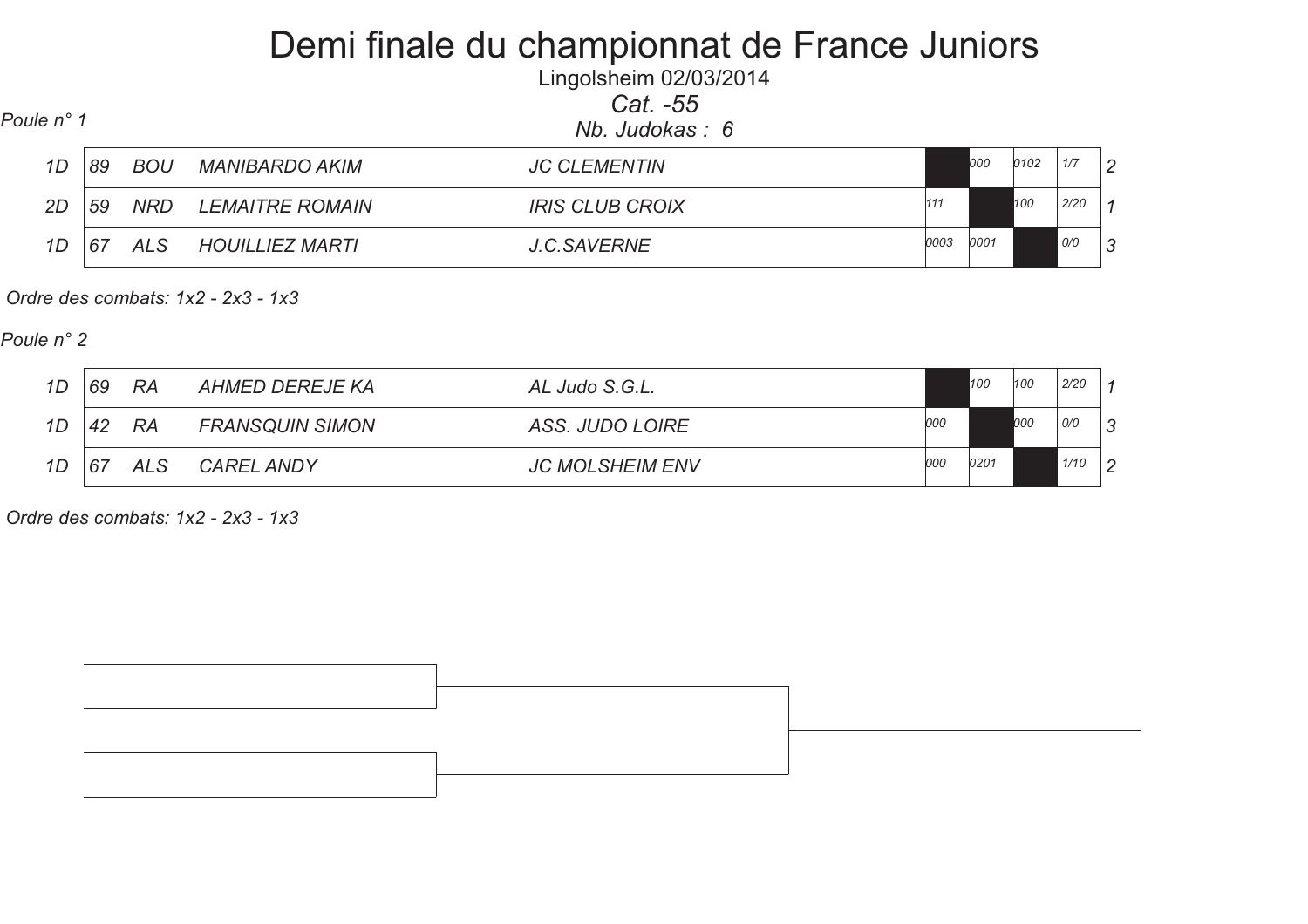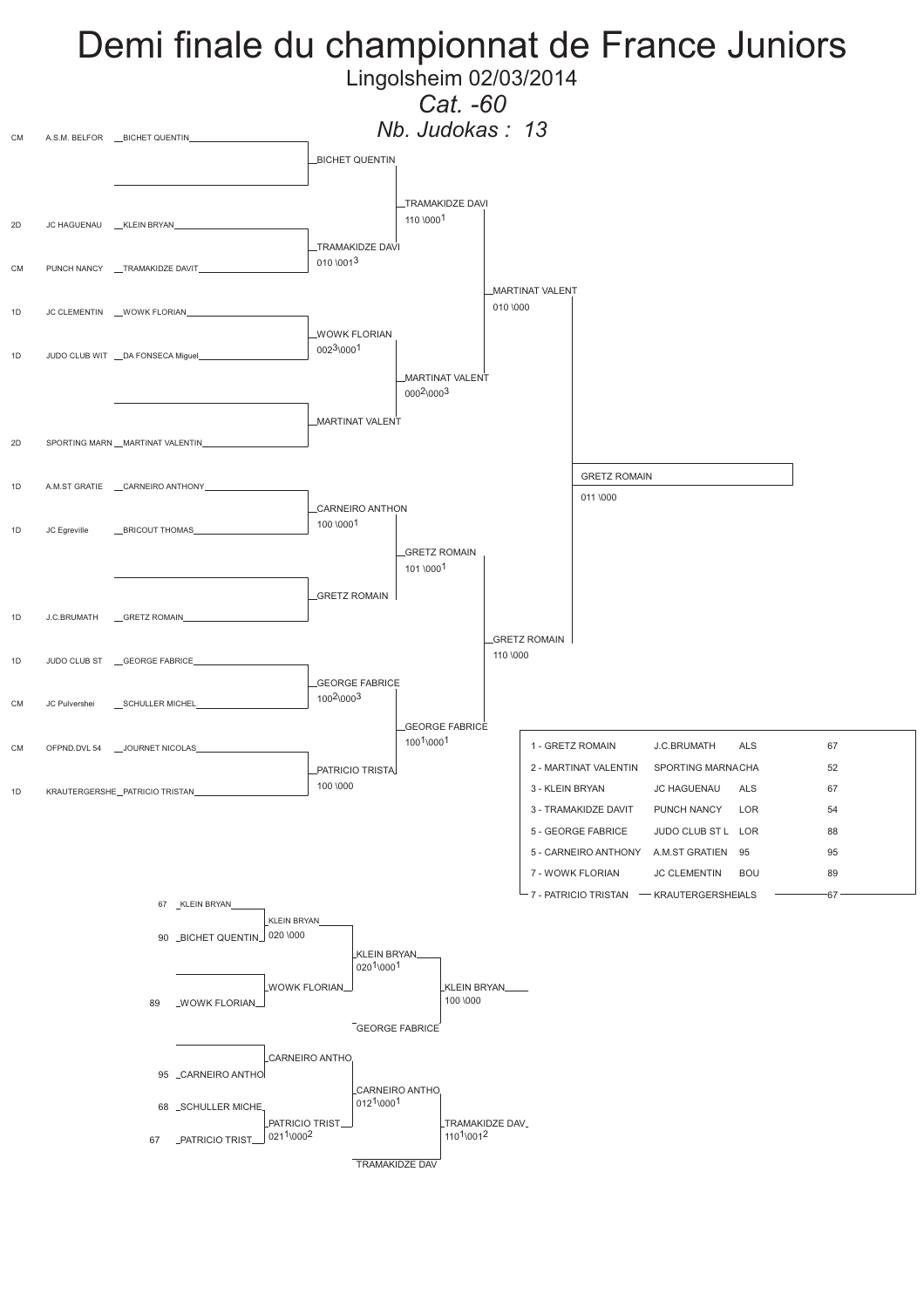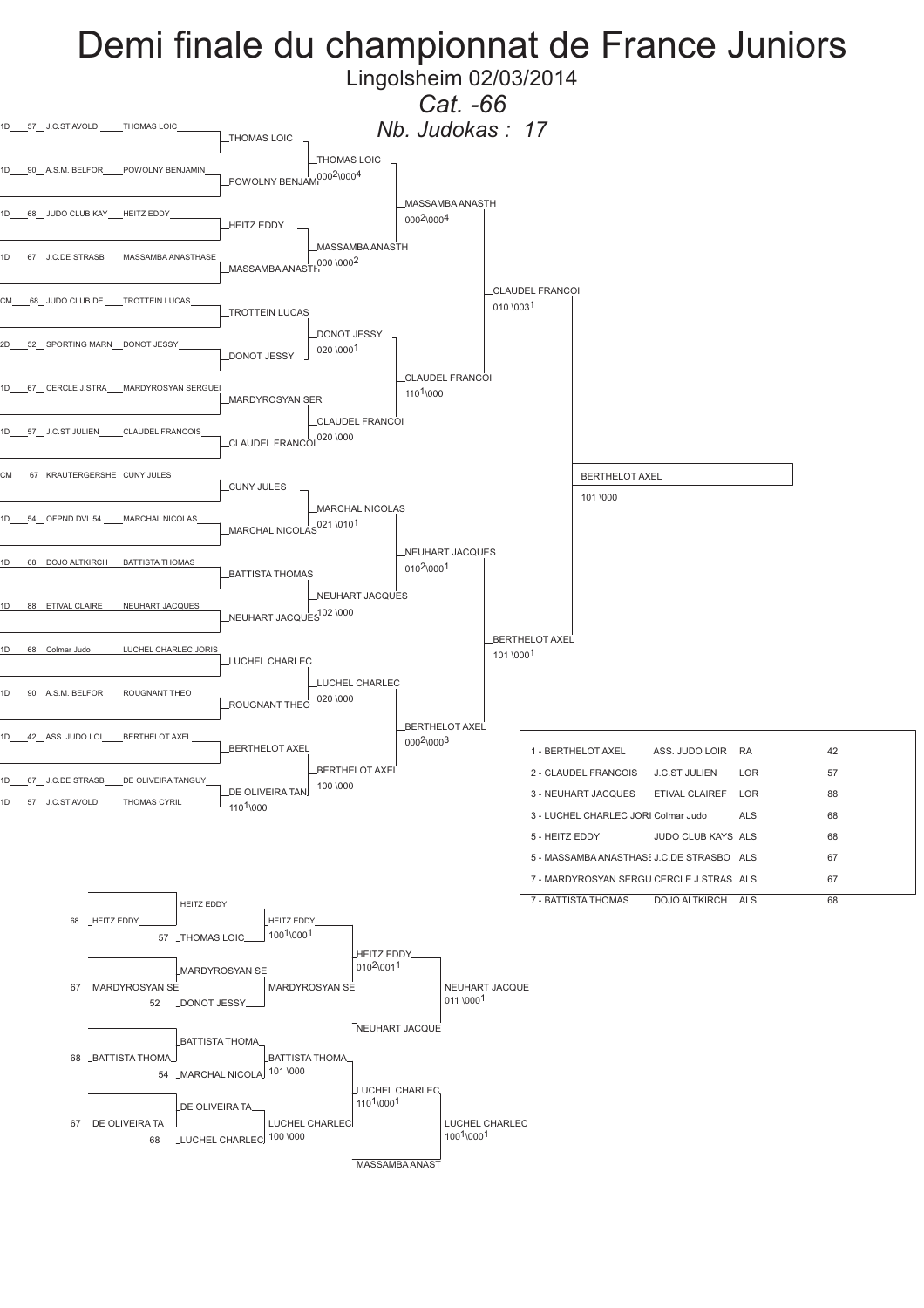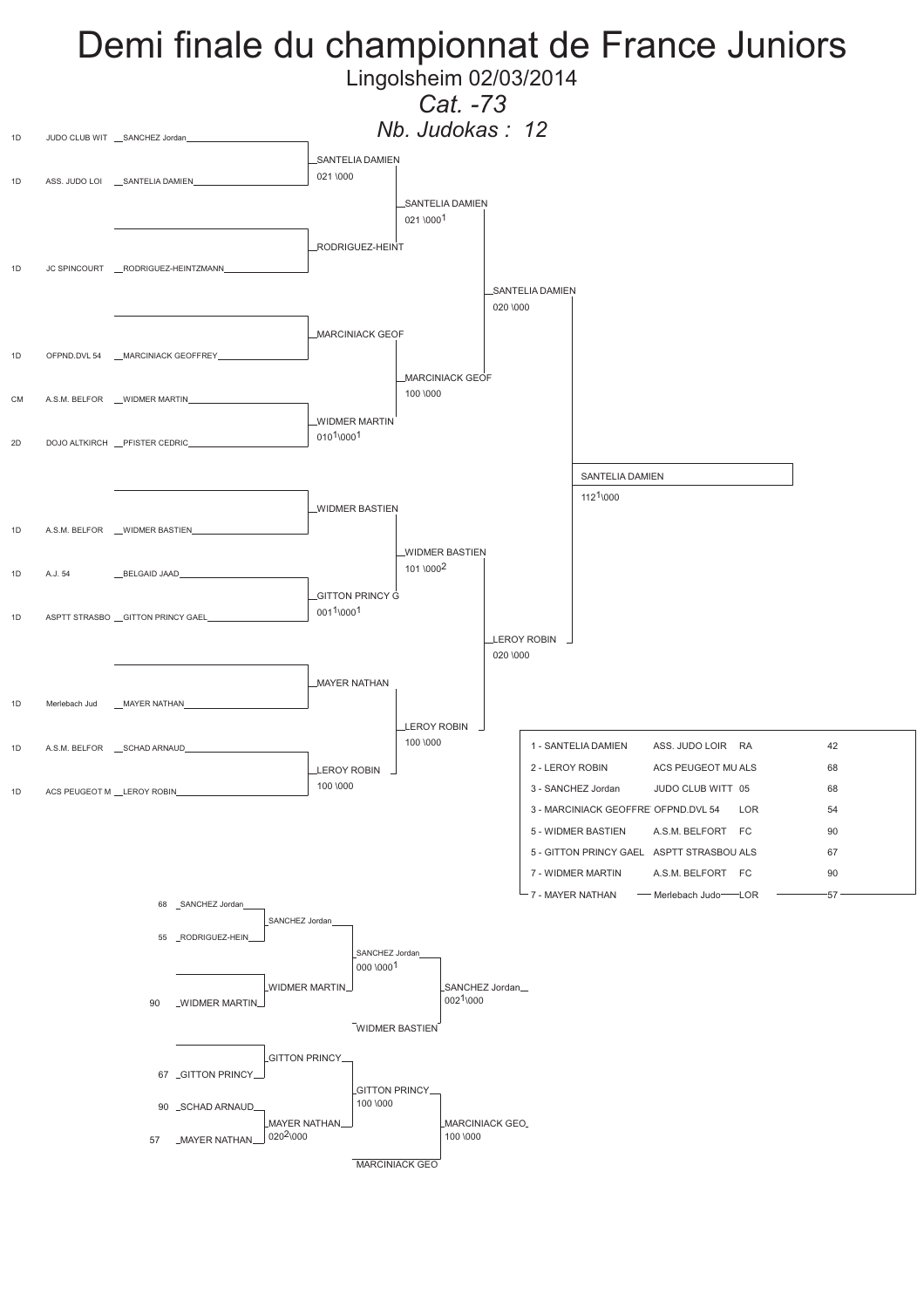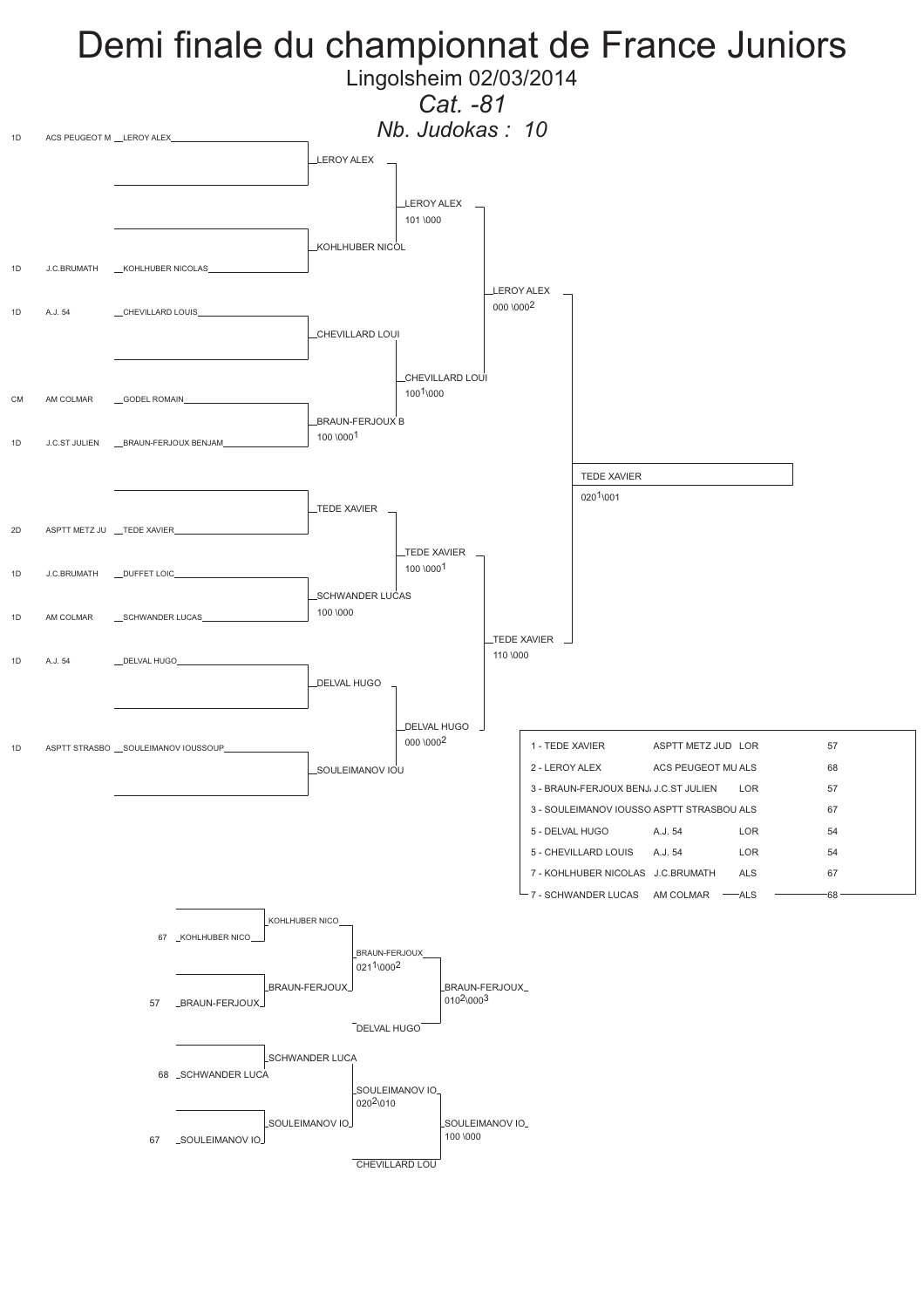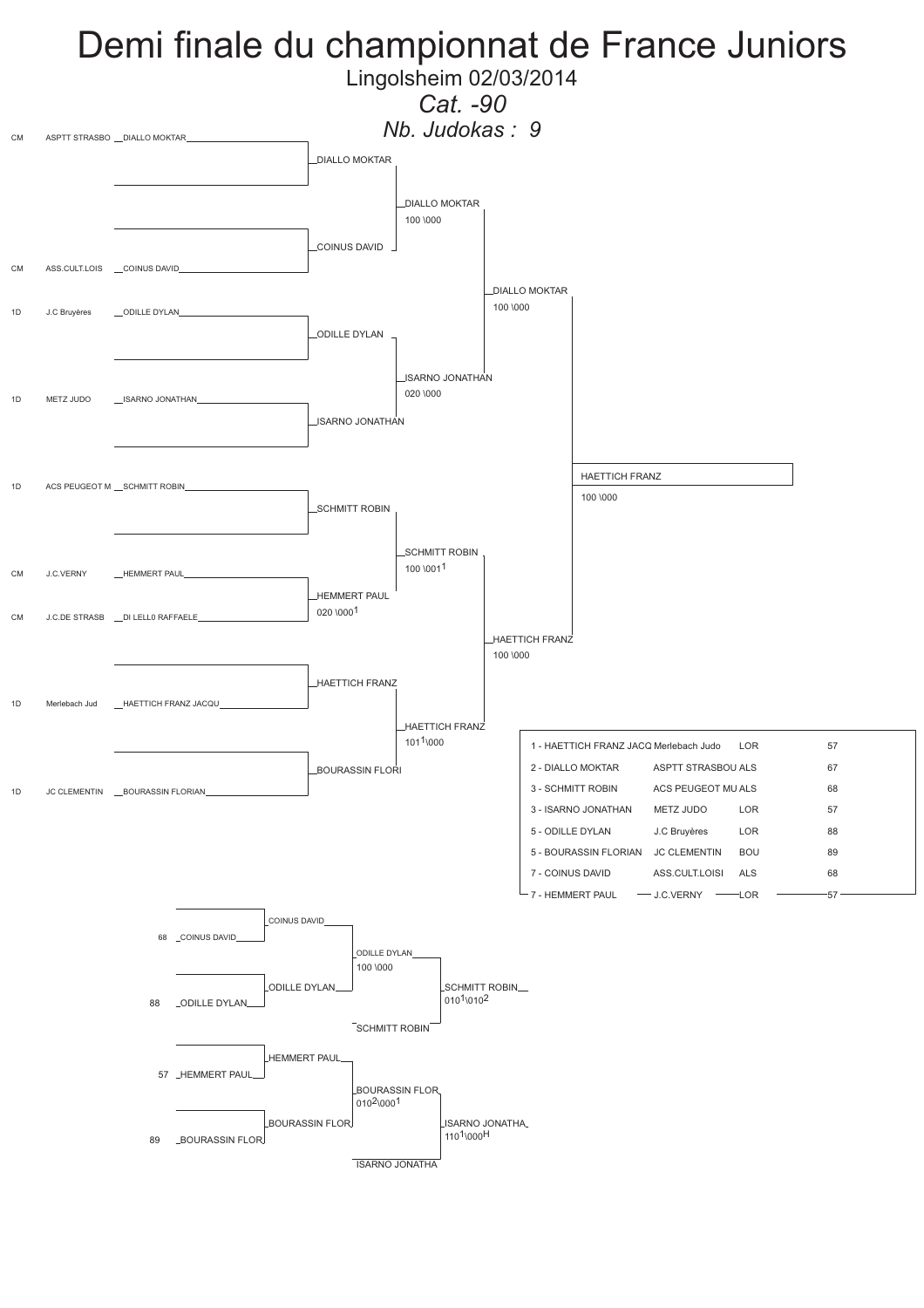

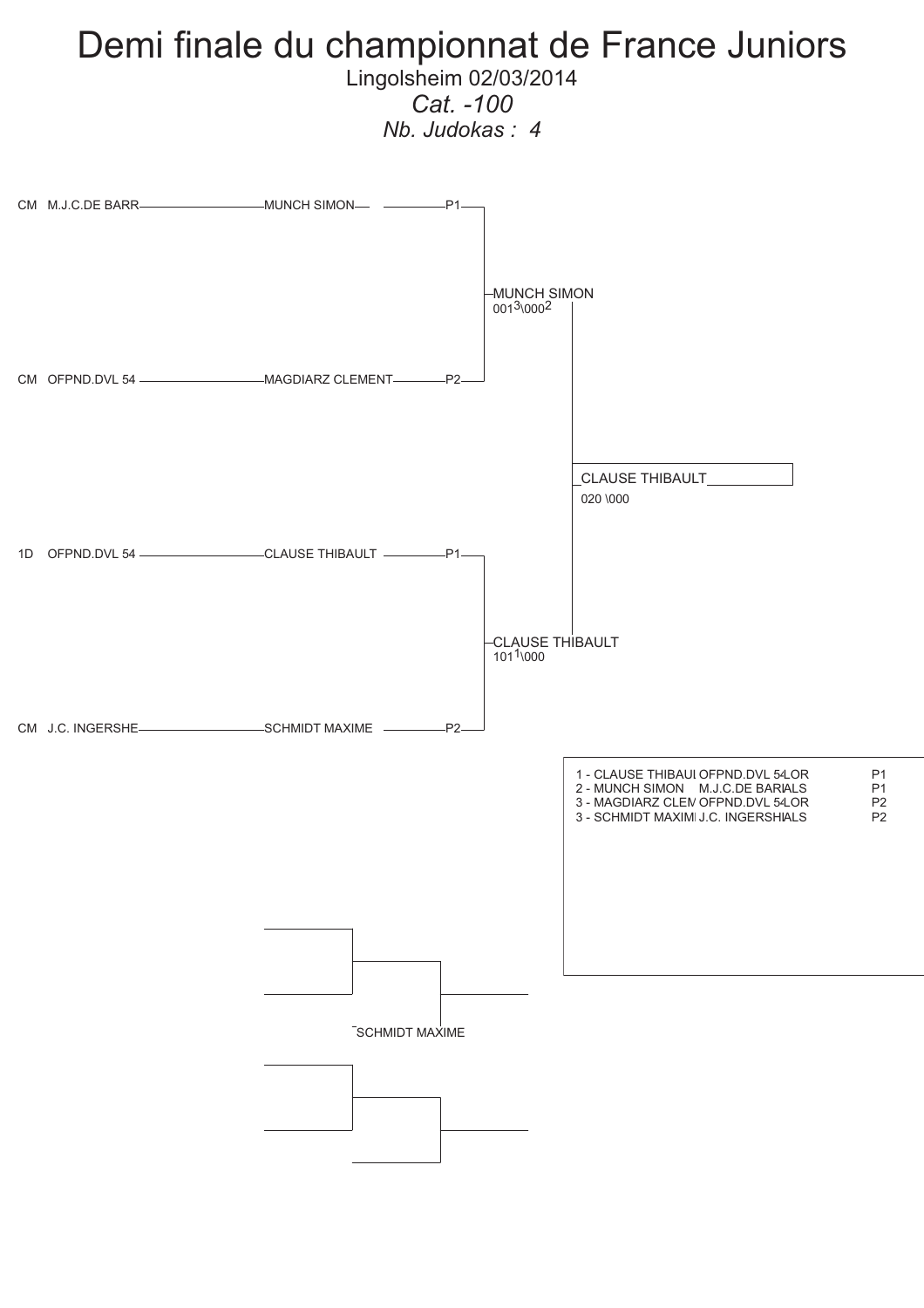## Demi finale du championnat de France Juniors

Lingolsheim 02/03/2014*Cat. -100*

 *Nb. Judokas : 7 Poule n° 1 CM 67 ALS MUNCH SIMON M.J.C.DE BARR 1/10 2 000H <sup>1002</sup> 1D 54 LOR CLAUSE THIBAULT OFPND.DVL 54 2/20 <sup>1</sup> <sup>1011</sup> <sup>1002</sup> CM 57 LOR KASPAR JULES DOJO DU SAULNOI 0/0 3<sup>0103</sup> <sup>0003</sup>*

 *Ordre des combats: 1x2 - 2x3 - 1x3* 

*Poule n° 2*

| CM        | 68 | ALS    | <i>SCHMIDT MAXIME</i>  | J.C. INGERSHEIM    |      | 020 | 000 | 1003 | 2/20 | $\mathcal{D}$  |
|-----------|----|--------|------------------------|--------------------|------|-----|-----|------|------|----------------|
| <b>CM</b> | 67 | ALS    | PETRIGNET JORDA        | Judo Club          | 000  |     | 000 | 000  | O/O  | $\overline{4}$ |
| <b>CM</b> | 54 | $1$ OR | <b>MAGDIARZ CLEMEN</b> | OFPND.DVL 54       | 001  | 021 |     | 110  | 3/25 |                |
| <b>CM</b> | 67 | ALS    | GATEAU RAPHAEL         | <b>J.C.BRUMATH</b> | 011H | 021 | 000 |      | 1/10 | 3              |

 *Ordre des combats: 1x2 - 3x4 - 1x3 - 2x4 - 1x4 - 2x3*